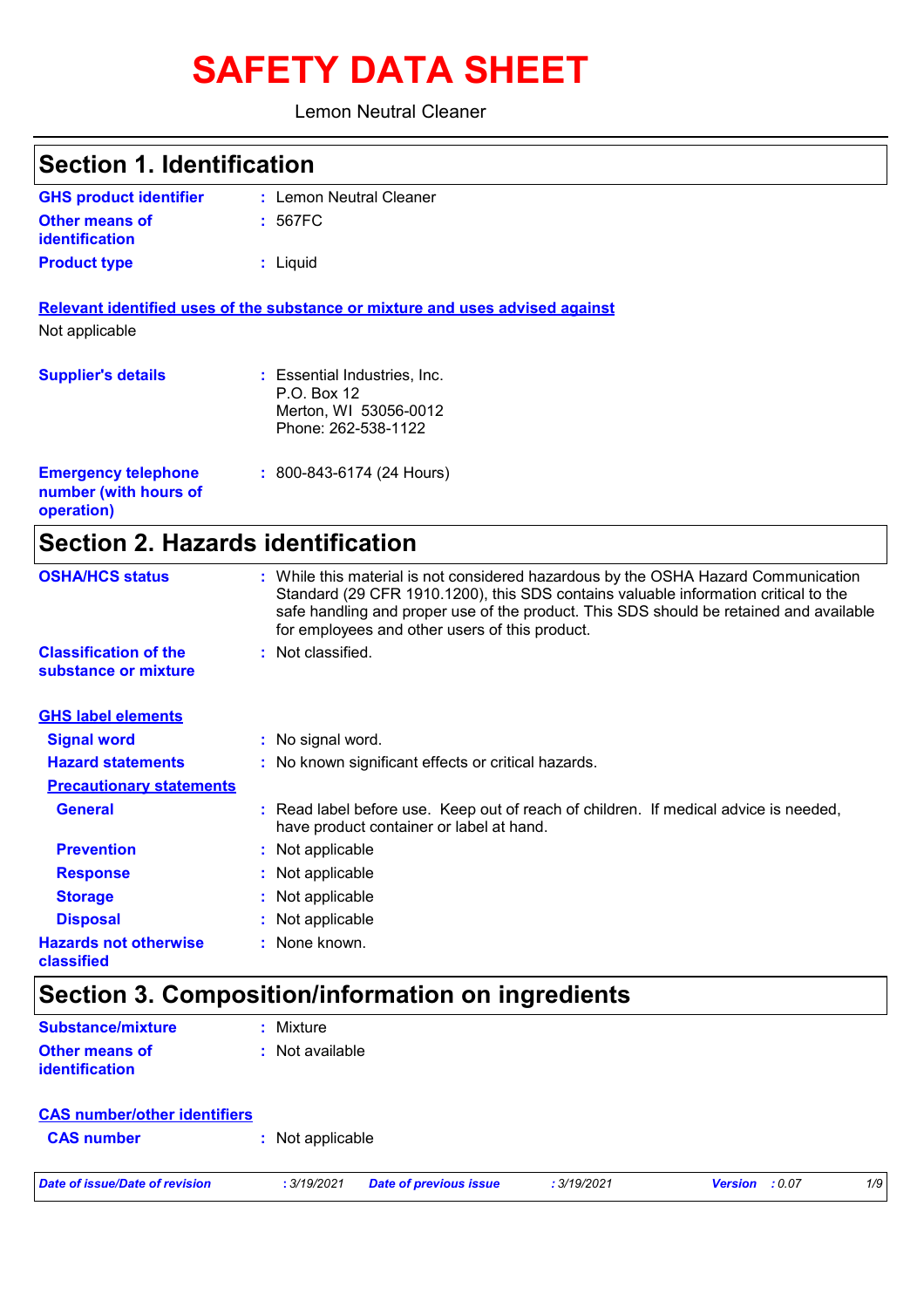### **Section 3. Composition/information on ingredients**

**Product code :** 567FC

Any concentration shown as a range is to protect confidentiality or is due to batch variation.

**There are no ingredients present which, within the current knowledge of the supplier and in the concentrations applicable, are classified as hazardous to health or the environment and hence require reporting in this section. Occupational exposure limits, if available, are listed in Section 8.**

### **Section 4. First aid measures**

#### **Description of necessary first aid measures**

| Eye contact         | : Immediately flush eyes with plenty of water, occasionally lifting the upper and lower<br>eyelids. Check for and remove any contact lenses. Get medical attention if irritation<br>occurs.                                                                                                                                                            |
|---------------------|--------------------------------------------------------------------------------------------------------------------------------------------------------------------------------------------------------------------------------------------------------------------------------------------------------------------------------------------------------|
| <b>Inhalation</b>   | : Remove victim to fresh air and keep at rest in a position comfortable for breathing. Get<br>medical attention if symptoms occur.                                                                                                                                                                                                                     |
| <b>Skin contact</b> | : Flush contaminated skin with plenty of water. Remove contaminated clothing and<br>shoes. Get medical attention if symptoms occur.                                                                                                                                                                                                                    |
| <b>Ingestion</b>    | : Wash out mouth with water. Remove victim to fresh air and keep at rest in a position<br>comfortable for breathing. If material has been swallowed and the exposed person is<br>conscious, give small quantities of water to drink. Do not induce vomiting unless<br>directed to do so by medical personnel. Get medical attention if symptoms occur. |

#### **Most important symptoms/effects, acute and delayed**

| <b>Potential acute health effects</b> |                                                                                                                                |
|---------------------------------------|--------------------------------------------------------------------------------------------------------------------------------|
| Eye contact                           | : No known significant effects or critical hazards.                                                                            |
| <b>Inhalation</b>                     | : No known significant effects or critical hazards.                                                                            |
| <b>Skin contact</b>                   | : No known significant effects or critical hazards.                                                                            |
| <b>Ingestion</b>                      | : No known significant effects or critical hazards.                                                                            |
| <b>Over-exposure signs/symptoms</b>   |                                                                                                                                |
| <b>Eye contact</b>                    | : No specific data.                                                                                                            |
| <b>Inhalation</b>                     | : No specific data.                                                                                                            |
| <b>Skin contact</b>                   | : No specific data.                                                                                                            |
| <b>Ingestion</b>                      | No specific data.                                                                                                              |
|                                       |                                                                                                                                |
|                                       | Indication of immediate medical attention and special treatment needed, if necessary                                           |
| <b>Notes to physician</b>             | : Treat symptomatically. Contact poison treatment specialist immediately if large<br>quantities have been ingested or inhaled. |
| <b>Specific treatments</b>            | : No specific treatment.                                                                                                       |
| <b>Protection of first-aiders</b>     | : No action shall be taken involving any personal risk or without suitable training.                                           |
|                                       |                                                                                                                                |

**See toxicological information (section 8)**

### **Section 5. Fire-fighting measures**

| <b>Extinguishing media</b>             |                                                                 |
|----------------------------------------|-----------------------------------------------------------------|
| <b>Suitable extinguishing</b><br>media | : Use an extinguishing agent suitable for the surrounding fire. |
| Unsuitable extinguishing<br>media      | : None known.                                                   |

| Date of issue/Date of revision |  |
|--------------------------------|--|
|--------------------------------|--|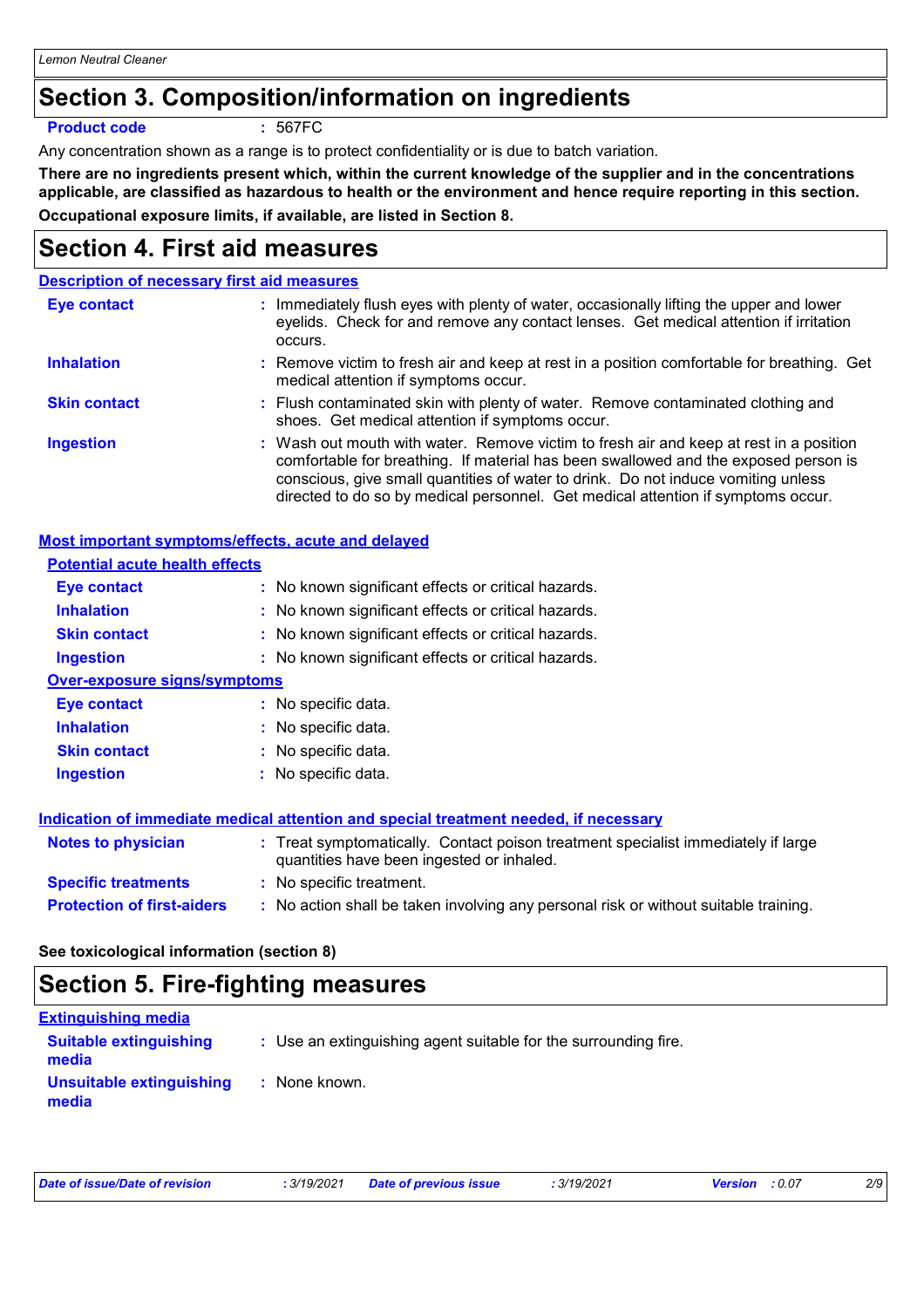### **Section 5. Fire-fighting measures**

| <b>Specific hazards arising</b><br>from the chemical     | : In a fire or if heated, a pressure increase will occur and the container may burst.                                                                                                               |
|----------------------------------------------------------|-----------------------------------------------------------------------------------------------------------------------------------------------------------------------------------------------------|
| <b>Hazardous thermal</b><br>decomposition products       | Decomposition products may include the following materials:<br>carbon dioxide<br>carbon monoxide<br>metal oxide/oxides                                                                              |
| <b>Special protective actions</b><br>for fire-fighters   | : Promptly isolate the scene by removing all persons from the vicinity of the incident if<br>there is a fire. No action shall be taken involving any personal risk or without suitable<br>training. |
| <b>Special protective</b><br>equipment for fire-fighters | : Fire-fighters should wear appropriate protective equipment and self-contained breathing<br>apparatus (SCBA) with a full face-piece operated in positive pressure mode.                            |

### **Section 6. Accidental release measures**

#### **Personal precautions, protective equipment and emergency procedures**

| For non-emergency<br>personnel                               | : No action shall be taken involving any personal risk or without suitable training.<br>Evacuate surrounding areas. Keep unnecessary and unprotected personnel from<br>entering. Do not touch or walk through spilled material. Put on appropriate personal<br>protective equipment. |
|--------------------------------------------------------------|--------------------------------------------------------------------------------------------------------------------------------------------------------------------------------------------------------------------------------------------------------------------------------------|
| For emergency responders                                     | : If specialized clothing is required to deal with the spillage, take note of any information in<br>Section 8 on suitable and unsuitable materials. See also the information in "For non-<br>emergency personnel".                                                                   |
| <b>Environmental precautions</b>                             | : Avoid dispersal of spilled material and runoff and contact with soil, waterways, drains<br>and sewers. Inform the relevant authorities if the product has caused environmental<br>pollution (sewers, waterways, soil or air).                                                      |
| <u>Methods and materials for containment and cleaning up</u> |                                                                                                                                                                                                                                                                                      |
| <b>Small spill</b>                                           | : Stop leak if without risk. Move containers from spill area. Dilute with water and mop up                                                                                                                                                                                           |

| <b>Small spill</b> | : Stop leak if without risk. Move containers from spill area. Dilute with water and mop up<br>if water-soluble. Alternatively, or if water-insoluble, absorb with an inert dry material and<br>place in an appropriate waste disposal container. Dispose of via a licensed waste<br>disposal contractor.                                                                                                                                                                                                                                                                                   |
|--------------------|--------------------------------------------------------------------------------------------------------------------------------------------------------------------------------------------------------------------------------------------------------------------------------------------------------------------------------------------------------------------------------------------------------------------------------------------------------------------------------------------------------------------------------------------------------------------------------------------|
| <b>Large spill</b> | : Stop leak if without risk. Move containers from spill area. Prevent entry into sewers,<br>water courses, basements or confined areas. Wash spillages into an effluent treatment<br>plant or proceed as follows. Contain and collect spillage with non-combustible,<br>absorbent material e.g. sand, earth, vermiculite or diatomaceous earth and place in<br>container for disposal according to local regulations (see Section 13). Dispose of via a<br>licensed waste disposal contractor. Note: see Section 1 for emergency contact<br>information and Section 13 for waste disposal. |

### **Section 7. Handling and storage**

#### **Precautions for safe handling**

| <b>Protective measures</b>                       | : Put on appropriate personal protective equipment (see Section 8).                                                                                                                                                                                                                                                                                           |
|--------------------------------------------------|---------------------------------------------------------------------------------------------------------------------------------------------------------------------------------------------------------------------------------------------------------------------------------------------------------------------------------------------------------------|
| <b>Advice on general</b><br>occupational hygiene | : Eating, drinking and smoking should be prohibited in areas where this material is<br>handled, stored and processed. Workers should wash hands and face before eating,<br>drinking and smoking. Remove contaminated clothing and protective equipment before<br>entering eating areas. See also Section 8 for additional information on hygiene<br>measures. |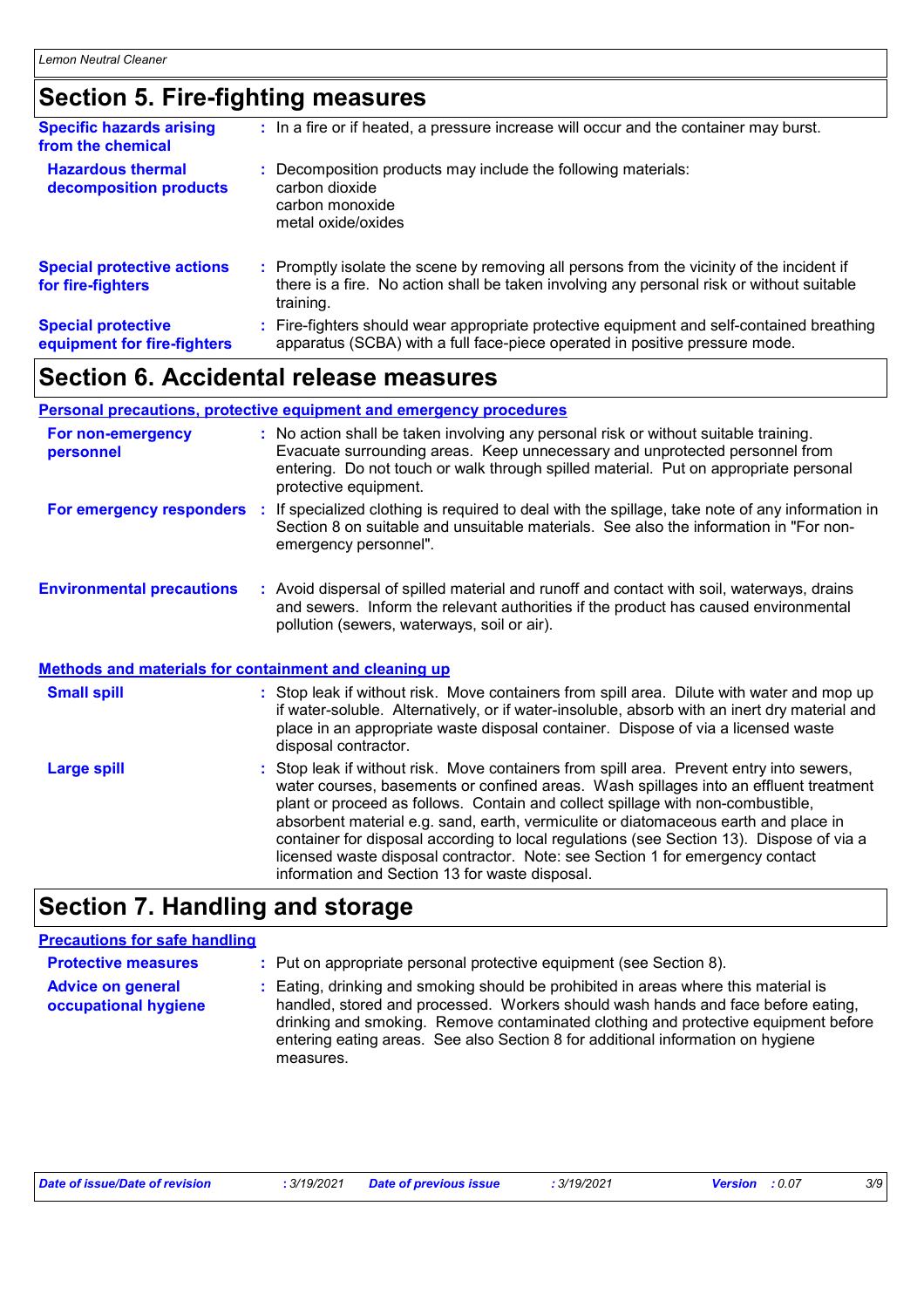## **Section 7. Handling and storage**

| <b>Conditions for safe storage,</b> | : Store in accordance with local regulations. Store in original container protected from  |
|-------------------------------------|-------------------------------------------------------------------------------------------|
| including any                       | direct sunlight in a dry, cool and well-ventilated area, away from incompatible materials |
| <b>incompatibilities</b>            | and food and drink. Keep container tightly closed and sealed until ready for use.         |
|                                     | Containers that have been opened must be carefully resealed and kept upright to           |
|                                     | prevent leakage. Do not store in unlabeled containers. Use appropriate containment to     |
|                                     | avoid environmental contamination.                                                        |

### **Section 8. Exposure controls/personal protection**

#### **Control parameters**

| <b>Occupational exposure limits</b> |
|-------------------------------------|
|-------------------------------------|

None.

| <b>Appropriate engineering</b>                   | : Good general ventilation should be sufficient to control worker exposure to airborne                                                                                                                                                                                                                                          |
|--------------------------------------------------|---------------------------------------------------------------------------------------------------------------------------------------------------------------------------------------------------------------------------------------------------------------------------------------------------------------------------------|
| <b>controls</b>                                  | contaminants.                                                                                                                                                                                                                                                                                                                   |
| <b>Environmental exposure</b><br><b>controls</b> | : Emissions from ventilation or work process equipment should be checked to ensure<br>they comply with the requirements of environmental protection legislation. In some<br>cases, fume scrubbers, filters or engineering modifications to the process equipment<br>will be necessary to reduce emissions to acceptable levels. |

**Individual protection measures**

| <b>Hygiene measures</b>       | : Wash hands, forearms and face thoroughly after handling chemical products, before<br>eating, smoking and using the lavatory and at the end of the working period.<br>Appropriate techniques should be used to remove potentially contaminated clothing.<br>Wash contaminated clothing before reusing. Ensure that eyewash stations and safety<br>showers are close to the workstation location. |
|-------------------------------|---------------------------------------------------------------------------------------------------------------------------------------------------------------------------------------------------------------------------------------------------------------------------------------------------------------------------------------------------------------------------------------------------|
| <b>Eye/face protection</b>    | : Safety eyewear complying with an approved standard should be used when a risk<br>assessment indicates this is necessary to avoid exposure to liquid splashes, mists,<br>gases or dusts. If contact is possible, the following protection should be worn, unless<br>the assessment indicates a higher degree of protection: safety glasses with side-<br>shields.                                |
| <b>Skin protection</b>        |                                                                                                                                                                                                                                                                                                                                                                                                   |
| <b>Hand protection</b>        | : Chemical-resistant, impervious gloves complying with an approved standard should be<br>worn at all times when handling chemical products if a risk assessment indicates this is<br>necessary.                                                                                                                                                                                                   |
| <b>Body protection</b>        | : Personal protective equipment for the body should be selected based on the task being<br>performed and the risks involved and should be approved by a specialist before<br>handling this product.                                                                                                                                                                                               |
| <b>Other skin protection</b>  | : Appropriate footwear and any additional skin protection measures should be selected<br>based on the task being performed and the risks involved and should be approved by a<br>specialist before handling this product.                                                                                                                                                                         |
| <b>Respiratory protection</b> | : Based on the hazard and potential for exposure, select a respirator that meets the<br>appropriate standard or certification. Respirators must be used according to a<br>respiratory protection program to ensure proper fitting, training, and other important<br>aspects of use.                                                                                                               |

### **Section 9. Physical and chemical properties**

| <b>Appearance</b>              |                                              |            |                       |     |
|--------------------------------|----------------------------------------------|------------|-----------------------|-----|
| <b>Physical state</b>          | : Liquid                                     |            |                       |     |
| <b>Color</b>                   | : Yellow                                     |            |                       |     |
| <b>Odor</b>                    | $:$ Lemon                                    |            |                       |     |
| <b>Odor threshold</b>          | : Not available                              |            |                       |     |
| Date of issue/Date of revision | <b>Date of previous issue</b><br>: 3/19/2021 | :3/19/2021 | <b>Version</b> : 0.07 | 4/9 |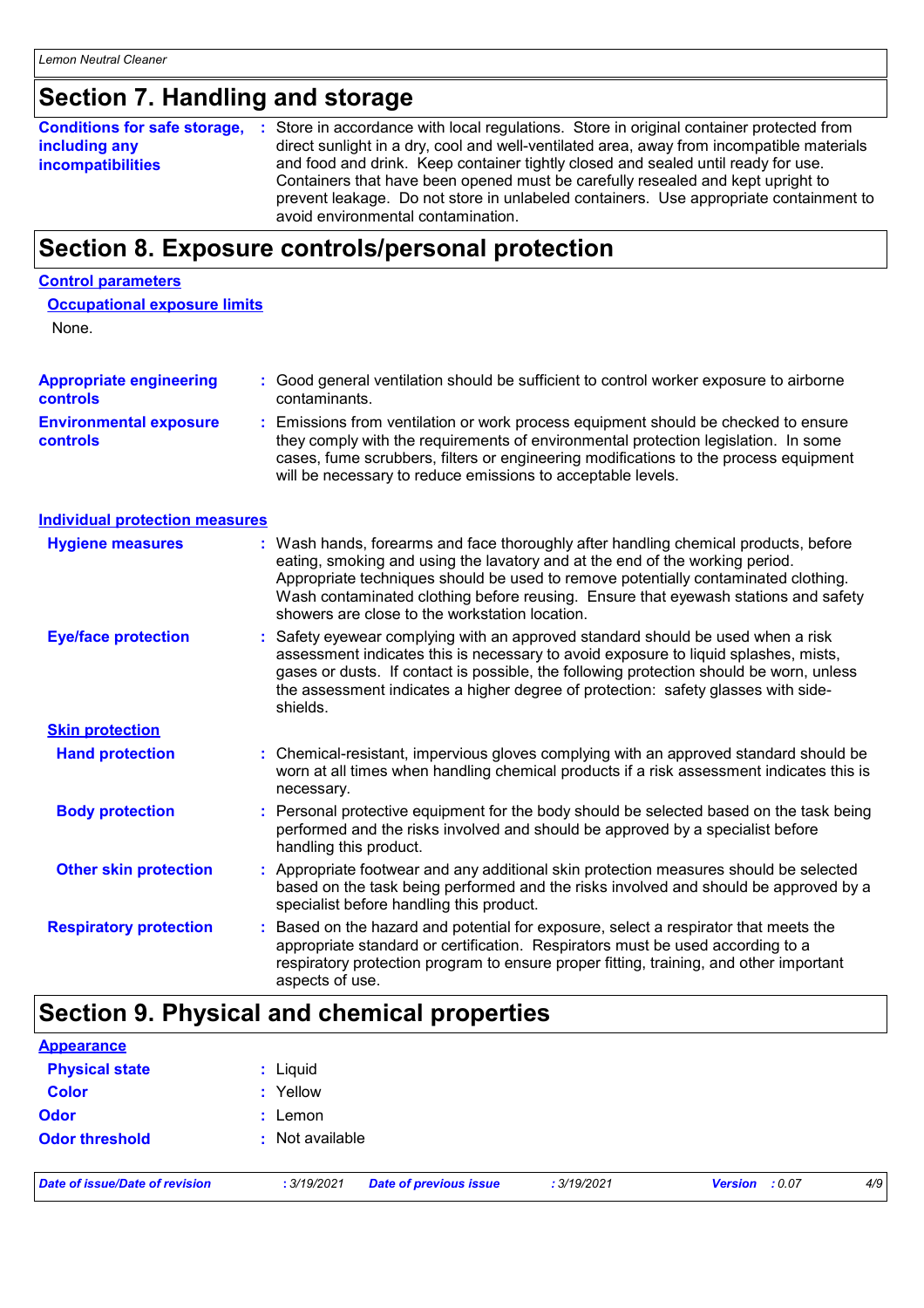### **Section 9. Physical and chemical properties**

| pH                                                     | $: 6.5 \text{ to } 7.5$                   |
|--------------------------------------------------------|-------------------------------------------|
| <b>Melting point</b>                                   | : $0^{\circ}$ C (32 $^{\circ}$ F)         |
| <b>Boiling point</b>                                   | : $100^{\circ}$ C (212 $^{\circ}$ F)      |
| <b>Flash point</b>                                     | Closed cup: >93.334°C (>200°F)            |
| <b>Evaporation rate</b>                                | : Not available                           |
| <b>Flammability (solid, gas)</b>                       | : Not available                           |
| <b>Lower and upper explosive</b><br>(flammable) limits | : Not available                           |
| <b>Vapor pressure</b>                                  | $:$ <4 kPa (<30 mm Hg) [room temperature] |
| <b>Vapor density</b>                                   | : <1 [Air = 1]                            |
| <b>Specific gravity</b>                                | $: 0.99$ g/cm <sup>3</sup>                |
| <b>Solubility</b>                                      | : Not available                           |
|                                                        |                                           |
| <b>Partition coefficient: n-</b><br>octanol/water      | : Not available                           |
| <b>Auto-ignition temperature</b>                       | : Not available                           |
| <b>Viscosity</b>                                       | $:$ Not available                         |
| <b>VOC content</b>                                     | $: 0\%$                                   |
|                                                        |                                           |

VOCs are calculated following the requirements under 40 CFR, Part 59, Subpart C for Consumer Products and Subpart D for Architectural Coatings.

### **Section 10. Stability and reactivity**

| <b>Reactivity</b>                                   | : No specific test data related to reactivity available for this product or its ingredients.              |
|-----------------------------------------------------|-----------------------------------------------------------------------------------------------------------|
| <b>Chemical stability</b>                           | : The product is stable.                                                                                  |
| <b>Possibility of hazardous</b><br><b>reactions</b> | : Under normal conditions of storage and use, hazardous reactions will not occur.                         |
| <b>Conditions to avoid</b>                          | : No specific data.                                                                                       |
| <b>Incompatible materials</b>                       | : No specific data.                                                                                       |
| <b>Hazardous decomposition</b><br>products          | : Under normal conditions of storage and use, hazardous decomposition products should<br>not be produced. |

### **Section 11. Toxicological information**

| <b>Information on toxicological effects</b>  |             |                               |             |                          |     |
|----------------------------------------------|-------------|-------------------------------|-------------|--------------------------|-----|
| <b>Acute toxicity</b><br>Not available       |             |                               |             |                          |     |
| <b>Irritation/Corrosion</b><br>Not available |             |                               |             |                          |     |
| <b>Sensitization</b><br>Not available        |             |                               |             |                          |     |
| <b>Mutagenicity</b><br>Not available         |             |                               |             |                          |     |
| <b>Date of issue/Date of revision</b>        | : 3/19/2021 | <b>Date of previous issue</b> | : 3/19/2021 | <b>Version</b><br>: 0.07 | 5/9 |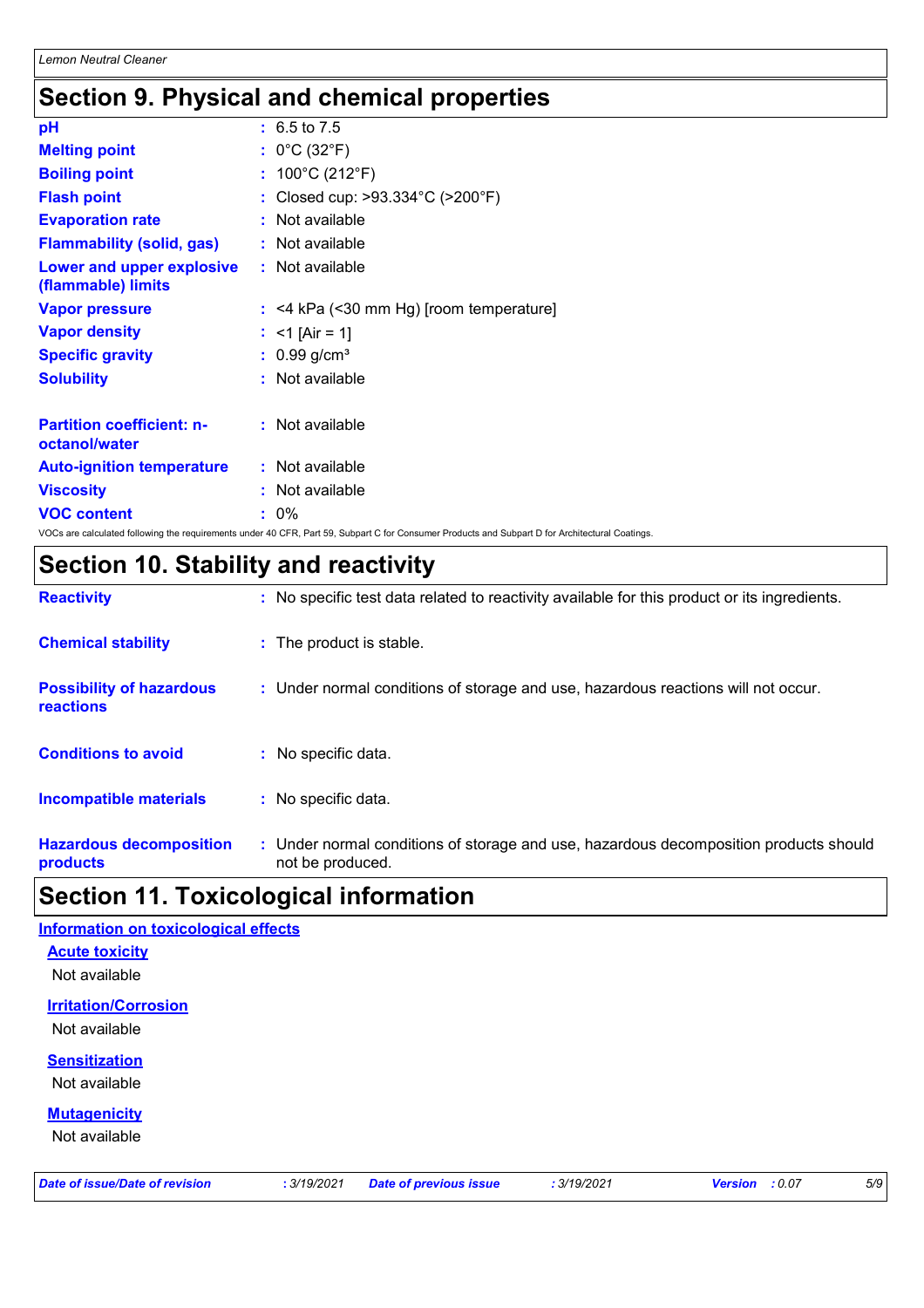### **Section 11. Toxicological information**

### **Carcinogenicity**

Not available

**Reproductive toxicity**

Not available

**Teratogenicity**

Not available

#### **Specific target organ toxicity (single exposure)**

Not available

### **Specific target organ toxicity (repeated exposure)**

Not available

#### **Aspiration hazard**

Not available

#### **Information on the likely :** Not available **routes of exposure**

#### **Potential acute health effects**

| <b>Eye contact</b>  | : No known significant effects or critical hazards. |
|---------------------|-----------------------------------------------------|
| <b>Inhalation</b>   | : No known significant effects or critical hazards. |
| <b>Skin contact</b> | : No known significant effects or critical hazards. |
| <b>Ingestion</b>    | : No known significant effects or critical hazards. |

#### **Symptoms related to the physical, chemical and toxicological characteristics**

| <b>Eye contact</b>  | : No specific data. |
|---------------------|---------------------|
| <b>Inhalation</b>   | : No specific data. |
| <b>Skin contact</b> | : No specific data. |
| Ingestion           | : No specific data. |

#### **Delayed and immediate effects and also chronic effects from short and long term exposure**

| <b>Short term exposure</b>              |                 |                                                     |             |                          |     |
|-----------------------------------------|-----------------|-----------------------------------------------------|-------------|--------------------------|-----|
| <b>Potential immediate</b><br>effects   | : Not available |                                                     |             |                          |     |
| <b>Potential delayed effects</b>        | : Not available |                                                     |             |                          |     |
| <b>Long term exposure</b>               |                 |                                                     |             |                          |     |
| <b>Potential immediate</b><br>effects   | : Not available |                                                     |             |                          |     |
| <b>Potential delayed effects</b>        | : Not available |                                                     |             |                          |     |
| <b>Potential chronic health effects</b> |                 |                                                     |             |                          |     |
| Not available                           |                 |                                                     |             |                          |     |
| <b>General</b>                          |                 | : No known significant effects or critical hazards. |             |                          |     |
| <b>Carcinogenicity</b>                  |                 | : No known significant effects or critical hazards. |             |                          |     |
| <b>Mutagenicity</b>                     |                 | : No known significant effects or critical hazards. |             |                          |     |
| <b>Teratogenicity</b>                   |                 | : No known significant effects or critical hazards. |             |                          |     |
| <b>Developmental effects</b>            |                 | : No known significant effects or critical hazards. |             |                          |     |
| <b>Fertility effects</b>                |                 | : No known significant effects or critical hazards. |             |                          |     |
| Date of issue/Date of revision          | : 3/19/2021     | <b>Date of previous issue</b>                       | : 3/19/2021 | <b>Version</b><br>: 0.07 | 6/9 |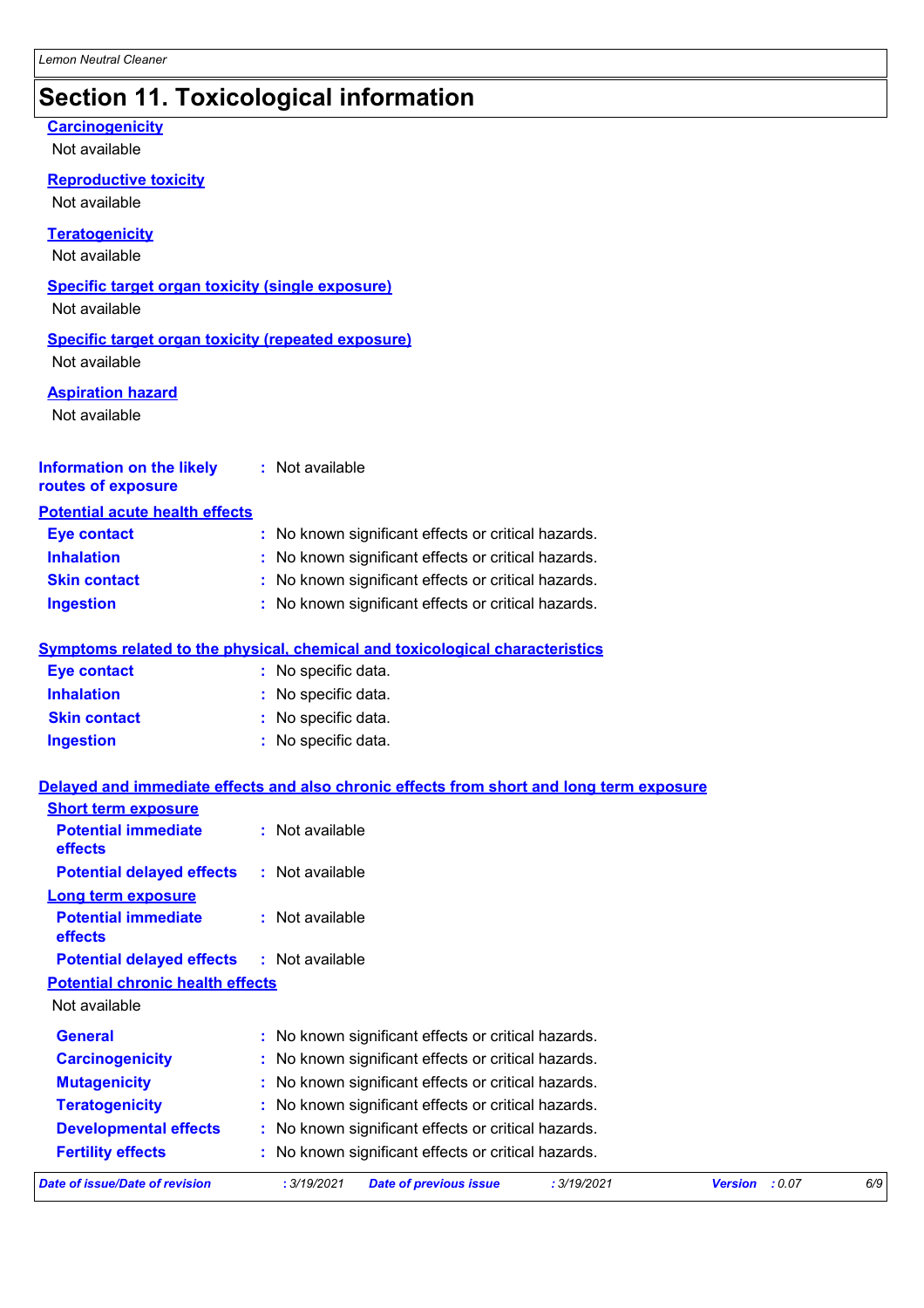### **Section 11. Toxicological information**

#### **Numerical measures of toxicity**

**Acute toxicity estimates**

Not available

### **Section 12. Ecological information**

#### **Toxicity**

Not available

#### **Persistence and degradability**

Not available

#### **Bioaccumulative potential**

Not available

#### **Mobility in soil**

**Soil/water partition coefficient (Koc) :** Not available

**Other adverse effects** : No known significant effects or critical hazards.

### **Section 13. Disposal considerations**

The generation of waste should be avoided or minimized wherever possible. Disposal of this product, solutions and any by-products should at all times comply with the requirements of environmental protection and waste disposal legislation and any regional local authority requirements. Dispose of surplus and non-recyclable products via a licensed waste disposal contractor. Waste should not be disposed of untreated to the sewer unless fully compliant with the requirements of all authorities with jurisdiction. Waste packaging should be recycled. Incineration or landfill should only be considered when recycling is not feasible. This material and its container must be disposed of in a safe way. Empty containers or liners may retain some product residues. Avoid dispersal of spilled material and runoff and contact with soil, waterways, drains and sewers. **Disposal methods :**

### **Section 14. Transport information**

|                                       | <b>DOT Classification</b> | <b>IMDG</b>                                  | <b>IATA</b>                     |
|---------------------------------------|---------------------------|----------------------------------------------|---------------------------------|
| <b>UN number</b>                      | Not regulated             | Not regulated                                | Not regulated                   |
| <b>UN proper shipping</b><br>name     | $\overline{\phantom{a}}$  |                                              | -                               |
| <b>Transport hazard</b><br>class(es)  | $\overline{\phantom{a}}$  | -                                            |                                 |
| <b>Packing group</b>                  | $\overline{\phantom{0}}$  |                                              |                                 |
| <b>Date of issue/Date of revision</b> | : 3/19/2021               | <b>Date of previous issue</b><br>: 3/19/2021 | 7/9<br><b>Version</b><br>: 0.07 |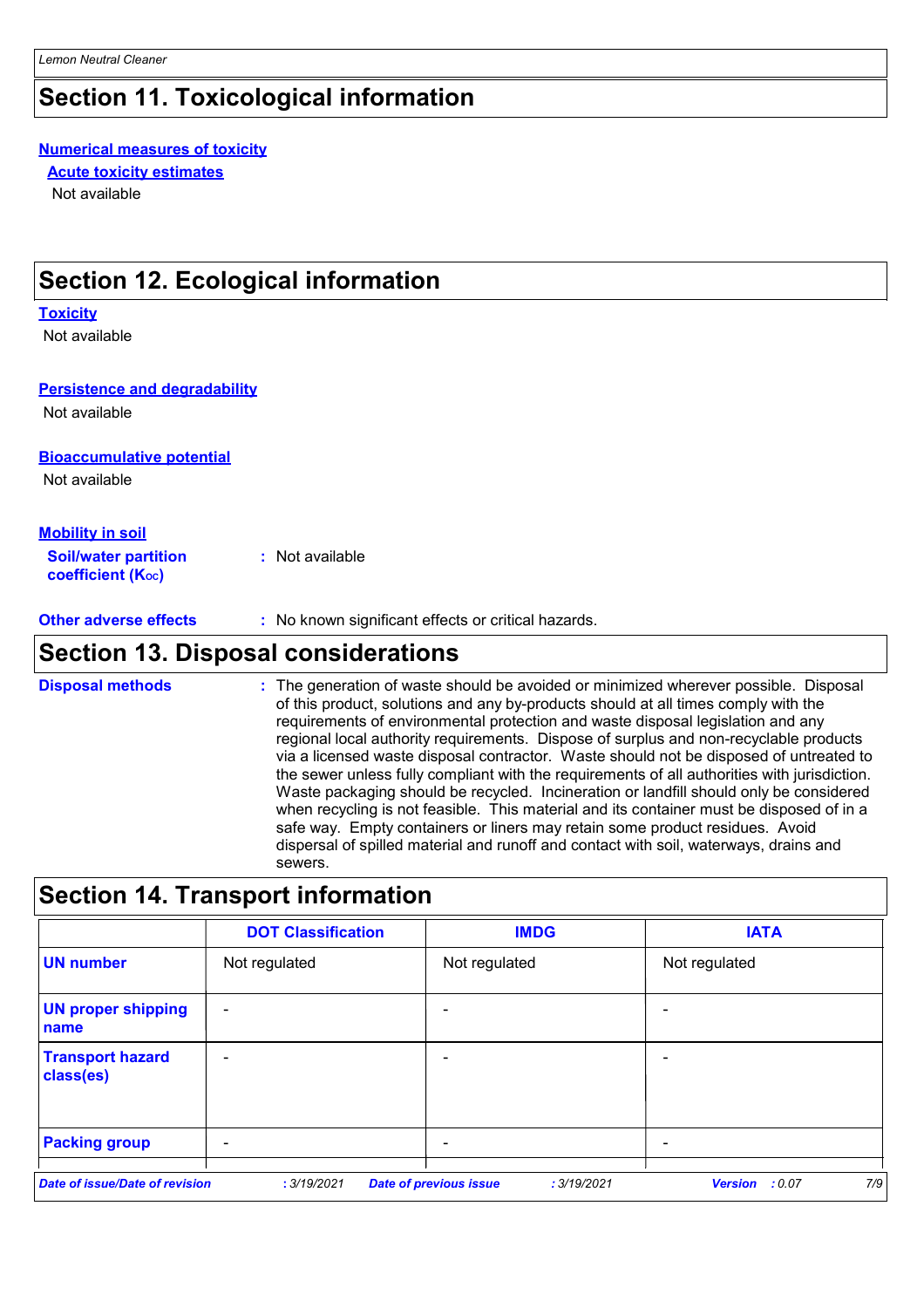### **Section 14. Transport information**

| Environmental<br>hazards         | No.                      | No. | No.                      |
|----------------------------------|--------------------------|-----|--------------------------|
| <b>Additional</b><br>information | $\overline{\phantom{0}}$ |     | $\overline{\phantom{0}}$ |

**Special precautions for user Transport within user's premises:** always transport in closed containers that are **:** upright and secure. Ensure that persons transporting the product know what to do in the event of an accident or spillage.

**Transport in bulk according :** Not available **to Annex II of MARPOL and the IBC Code**

### **Section 15. Regulatory information**

**U.S. Federal regulations : United States inventory (TSCA 8b)**: All components are listed or exempted.

| <b>Clean Air Act Section 112 : Not listed</b><br>(b) Hazardous Air<br><b>Pollutants (HAPs)</b> |                  |
|------------------------------------------------------------------------------------------------|------------------|
| <b>SARA 311/312</b>                                                                            |                  |
| <b>Classification</b>                                                                          | : Not applicable |
| <b>Composition/information on ingredients</b>                                                  |                  |
| No products were found.                                                                        |                  |

#### **State regulations**

**International regulations**

**Canada inventory :** All components are listed or exempted.

### **Section 16. Other information**

#### **Hazardous Material Information System (U.S.A.)**



**Caution: HMIS® ratings are based on a 0-4 rating scale, with 0 representing minimal hazards or risks, and 4 representing significant hazards or risks. Although HMIS® ratings and the associated label are not required on SDSs or products leaving a facility under 29 CFR 1910.1200, the preparer may choose to provide them. HMIS® ratings are to be used with a fully implemented HMIS® program. HMIS® is a registered trademark and service mark of the American Coatings Association, Inc.**

**The customer is responsible for determining the PPE code for this material. For more information on HMIS® Personal Protective Equipment (PPE) codes, consult the HMIS® Implementation Manual.**

#### **National Fire Protection Association (U.S.A.)**